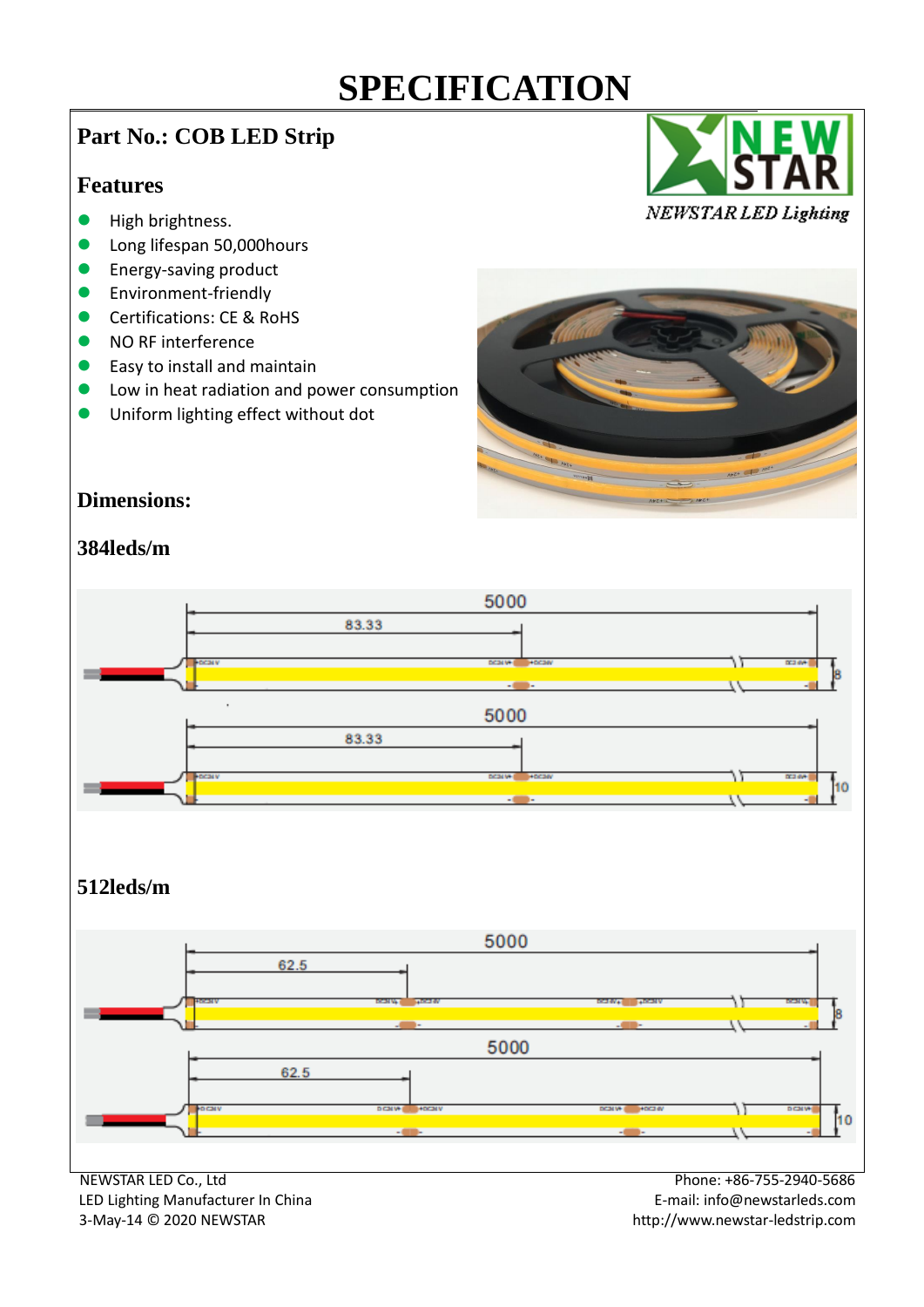## **Technical Specifications**

| NSS-COB-384W         |  | NSS-COB-512W |
|----------------------|--|--------------|
| 384leds              |  | 512 leds     |
| 8/12w/m              |  | 10/14w/m     |
| 80-120m/w            |  |              |
| DC <sub>24</sub> v   |  |              |
| White, 8/10mm        |  |              |
| <b>COB LED</b>       |  |              |
| CE & RoHS            |  |              |
| $-30-60^{\circ}$ C   |  |              |
| 180 degree           |  |              |
| >80Ra/90Ra           |  |              |
| IP20/IP65/IP67/IP68  |  |              |
| R/G/B/Y/W 2800-6500K |  |              |
| 5 years              |  |              |
|                      |  |              |

## **Instruction**



#### 1、 Connection

R/Y/B/G/W single color Non waterproof LED strip series: There are two wires for the product (Wire Pathway 22AWG; Wire Length 150MM), the Red one is connected to the positive section of the power supply while the Black one is for the cathode. If use the controller, the Red one is connected to the positive section of the controller while the Black one is for the cathode.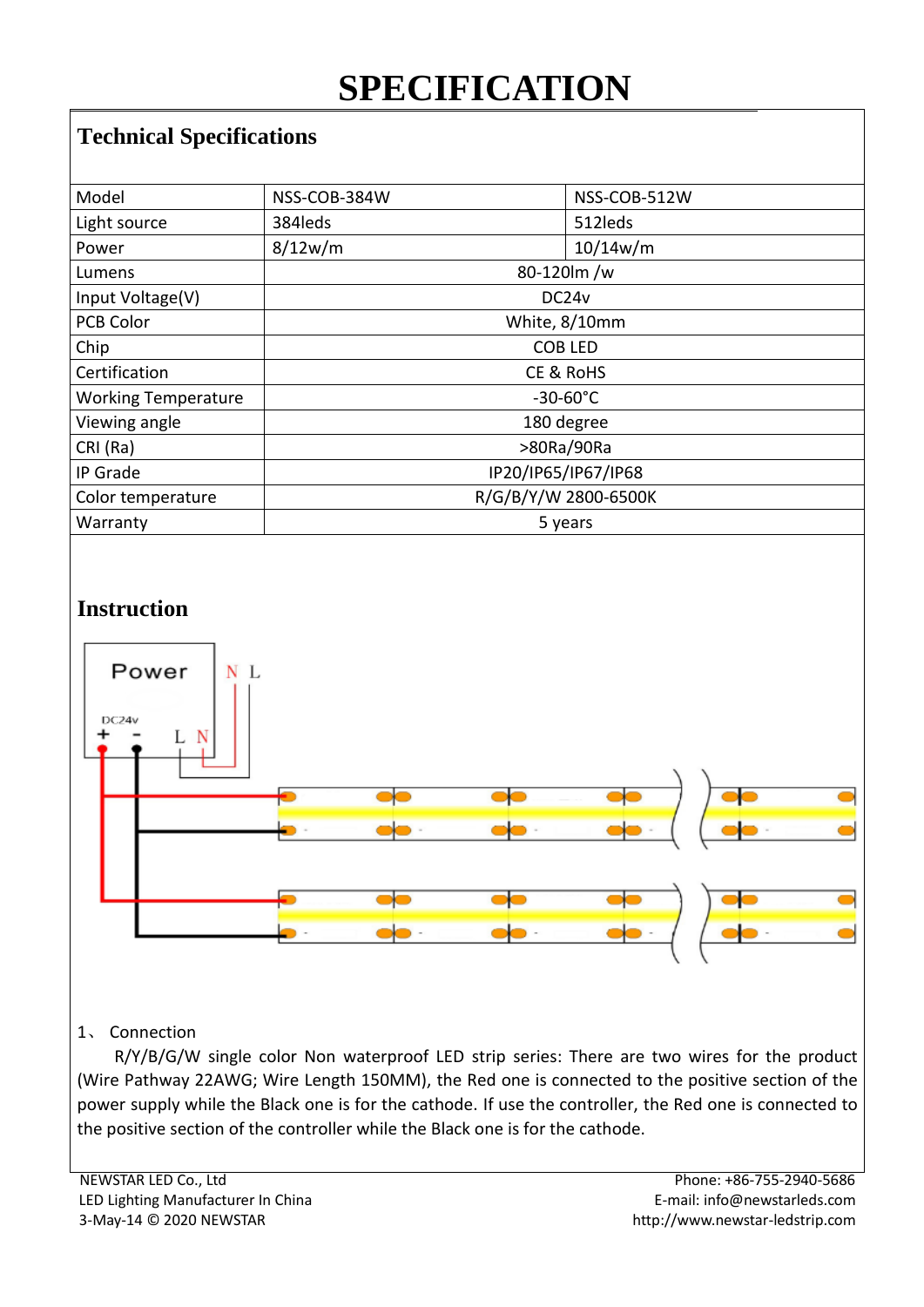#### 2、Installation

3M glue on the back of the product. Rive off the protection paper then install the product to anywhere you need to.

#### 3、 Installation Notice

1) Make sure the connection is correct according to the diagram.

2) Pay attention on the parameters limit on the above form. DO NOT run over the peak value.

3) Keep the surface of installation clear and level avoid breaking off.

4) Avoid the crook area is the just position of LED and other components, in order to protect the product and extend the lifespan of the product.

## **Installation**